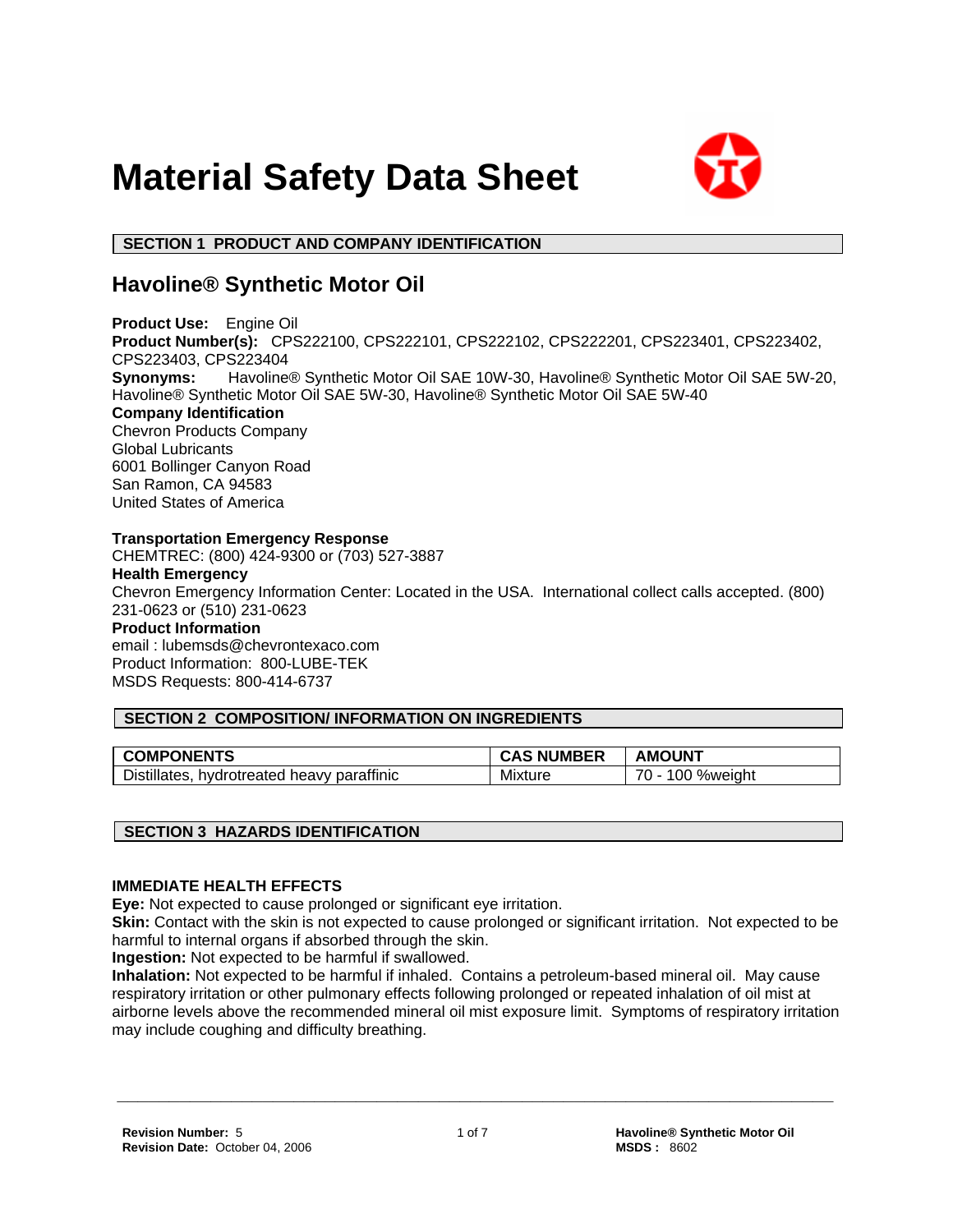# **SECTION 4 FIRST AID MEASURES**

**Eye:** No specific first aid measures are required. As a precaution, remove contact lenses, if worn, and flush eyes with water.

**Skin:** No specific first aid measures are required. As a precaution, remove clothing and shoes if contaminated. To remove the material from skin, use soap and water. Discard contaminated clothing and shoes or thoroughly clean before reuse.

**Ingestion:** No specific first aid measures are required. Do not induce vomiting. As a precaution, get medical advice.

**Inhalation:** No specific first aid measures are required. If exposed to excessive levels of material in the air, move the exposed person to fresh air. Get medical attention if coughing or respiratory discomfort occurs.

# **SECTION 5 FIRE FIGHTING MEASURES**

#### **FIRE CLASSIFICATION:**

OSHA Classification (29 CFR 1910.1200): Not classified by OSHA as flammable or combustible.

**NFPA RATINGS:** Health: 0 Flammability: 1 Reactivity: 0

#### **FLAMMABLE PROPERTIES:**

**Flashpoint:** (Cleveland Open Cup) 180 °C (356 °F) (Min)

**Autoignition:** No Data Available

**Flammability (Explosive) Limits (% by volume in air):** Lower: Not Applicable Upper: Not Applicable

**EXTINGUISHING MEDIA:** Use water fog, foam, dry chemical or carbon dioxide (CO2) to extinguish flames.

#### **PROTECTION OF FIRE FIGHTERS:**

**Fire Fighting Instructions:** This material will burn although it is not easily ignited. For fires involving this material, do not enter any enclosed or confined fire space without proper protective equipment, including self-contained breathing apparatus.

**Combustion Products:** Highly dependent on combustion conditions. A complex mixture of airborne solids, liquids, and gases including carbon monoxide, carbon dioxide, and unidentified organic compounds will be evolved when this material undergoes combustion.

# **SECTION 6 ACCIDENTAL RELEASE MEASURES**

**Protective Measures:** Eliminate all sources of ignition in vicinity of spilled material.

**Spill Management:** Stop the source of the release if you can do it without risk. Contain release to prevent further contamination of soil, surface water or groundwater. Clean up spill as soon as possible, observing precautions in Exposure Controls/Personal Protection. Use appropriate techniques such as applying non-combustible absorbent materials or pumping. Where feasible and appropriate, remove contaminated soil. Place contaminated materials in disposable containers and dispose of in a manner consistent with applicable regulations.

**Reporting:** Report spills to local authorities and/or the U.S. Coast Guard's National Response Center at (800) 424-8802 as appropriate or required.

#### **SECTION 7 HANDLING AND STORAGE**

**Precautionary Measures:** Keep out of the reach of children.

**General Handling Information:** Avoid contaminating soil or releasing this material into sewage and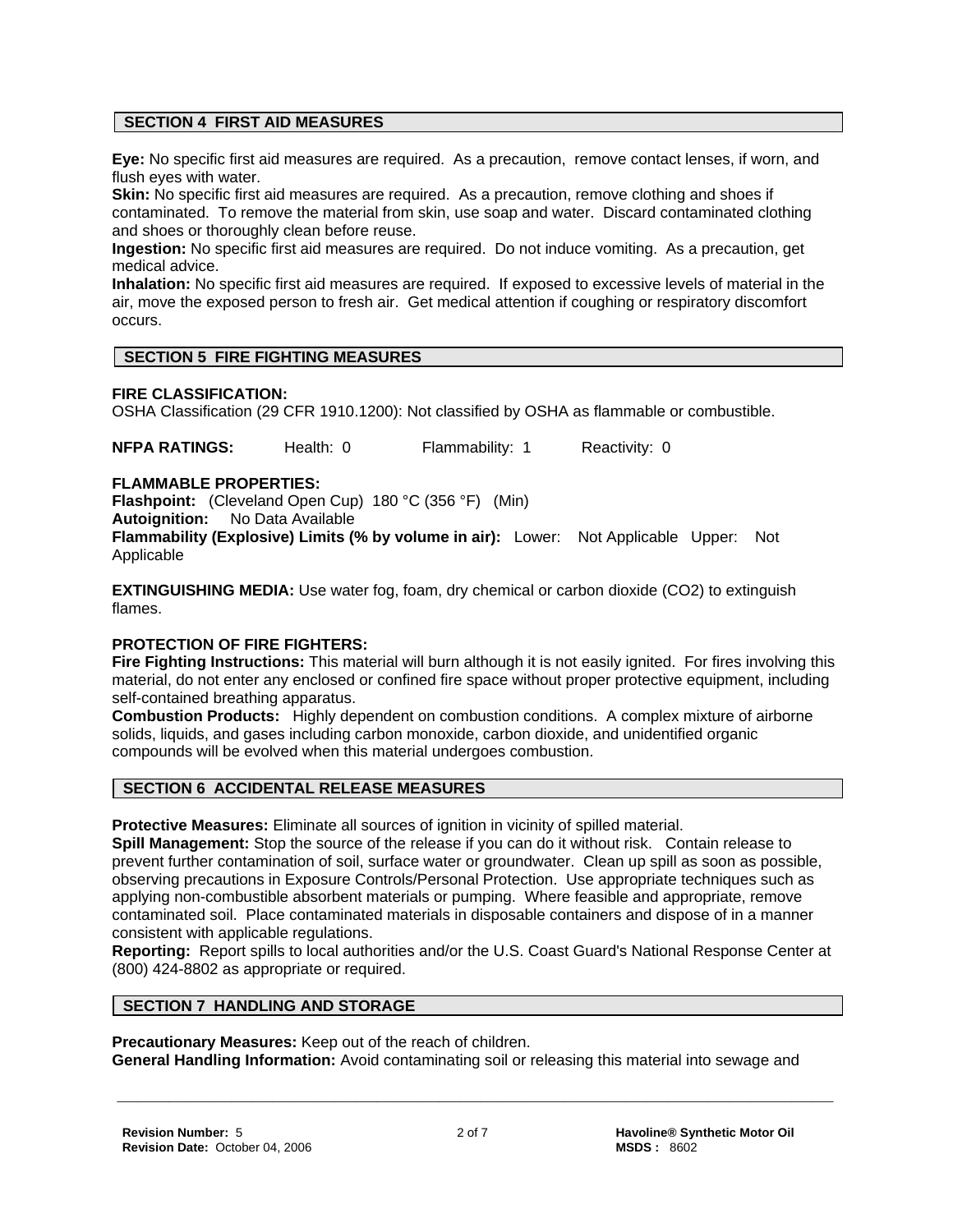drainage systems and bodies of water.

**Static Hazard:** Electrostatic charge may accumulate and create a hazardous condition when handling this material. To minimize this hazard, bonding and grounding may be necessary but may not, by themselves, be sufficient. Review all operations which have the potential of generating and accumulating an electrostatic charge and/or a flammable atmosphere (including tank and container filling, splash filling, tank cleaning, sampling, gauging, switch loading, filtering, mixing, agitation, and vacuum truck operations) and use appropriate mitigating procedures. For more information, refer to OSHA Standard 29 CFR 1910.106, 'Flammable and Combustible Liquids', National Fire Protection Association (NFPA 77, 'Recommended Practice on Static Electricity', and/or the American Petroleum Institute (API) Recommended Practice 2003, 'Protection Against Ignitions Arising Out of Static, Lightning, and Stray Currents'.

**Container Warnings:** Container is not designed to contain pressure. Do not use pressure to empty container or it may rupture with explosive force. Empty containers retain product residue (solid, liquid, and/or vapor) and can be dangerous. Do not pressurize, cut, weld, braze, solder, drill, grind, or expose such containers to heat, flame, sparks, static electricity, or other sources of ignition. They may explode and cause injury or death. Empty containers should be completely drained, properly closed, and promptly returned to a drum reconditioner or disposed of properly.

# **SECTION 8 EXPOSURE CONTROLS/PERSONAL PROTECTION**

# **GENERAL CONSIDERATIONS:**

Consider the potential hazards of this material (see Section 3), applicable exposure limits, job activities, and other substances in the work place when designing engineering controls and selecting personal protective equipment. If engineering controls or work practices are not adequate to prevent exposure to harmful levels of this material, the personal protective equipment listed below is recommended. The user should read and understand all instructions and limitations supplied with the equipment since protection is usually provided for a limited time or under certain circumstances.

# **ENGINEERING CONTROLS:**

Use in a well-ventilated area.

# **PERSONAL PROTECTIVE EQUIPMENT**

**Eye/Face Protection:** No special eye protection is normally required. Where splashing is possible, wear safety glasses with side shields as a good safety practice.

**Skin Protection:** No special protective clothing is normally required. Where splashing is possible, select protective clothing depending on operations conducted, physical requirements and other substances in the workplace. Suggested materials for protective gloves include: 4H (PE/EVAL), Nitrile Rubber, Silver Shield, Viton.

**Respiratory Protection:** No respiratory protection is normally required.

If user operations generate an oil mist, determine if airborne concentrations are below the occupational exposure limit for mineral oil mist. If not, wear an approved respirator that provides adequate protection from the measured concentrations of this material. For air-purifying respirators use a particulate cartridge.

Use a positive pressure air-supplying respirator in circumstances where air-purifying respirators may not provide adequate protection.

# **Occupational Exposure Limits:**

| Component                                     | Agency       | <b>TWA</b>       | <b>STEL</b>       | Ceilina | <b>Notation</b> |
|-----------------------------------------------|--------------|------------------|-------------------|---------|-----------------|
| Distillates, hydrotreated heavy<br>paraffinic | <b>ACGIH</b> | $5 \text{ mg/m}$ | $10 \text{ mg/m}$ | $- -$   | $-$             |
| Distillates, hydrotreated heavy<br>paraffinic | OSHA Z-1     | $5 \text{ mg/m}$ | $-$               | $- -$   | $-$             |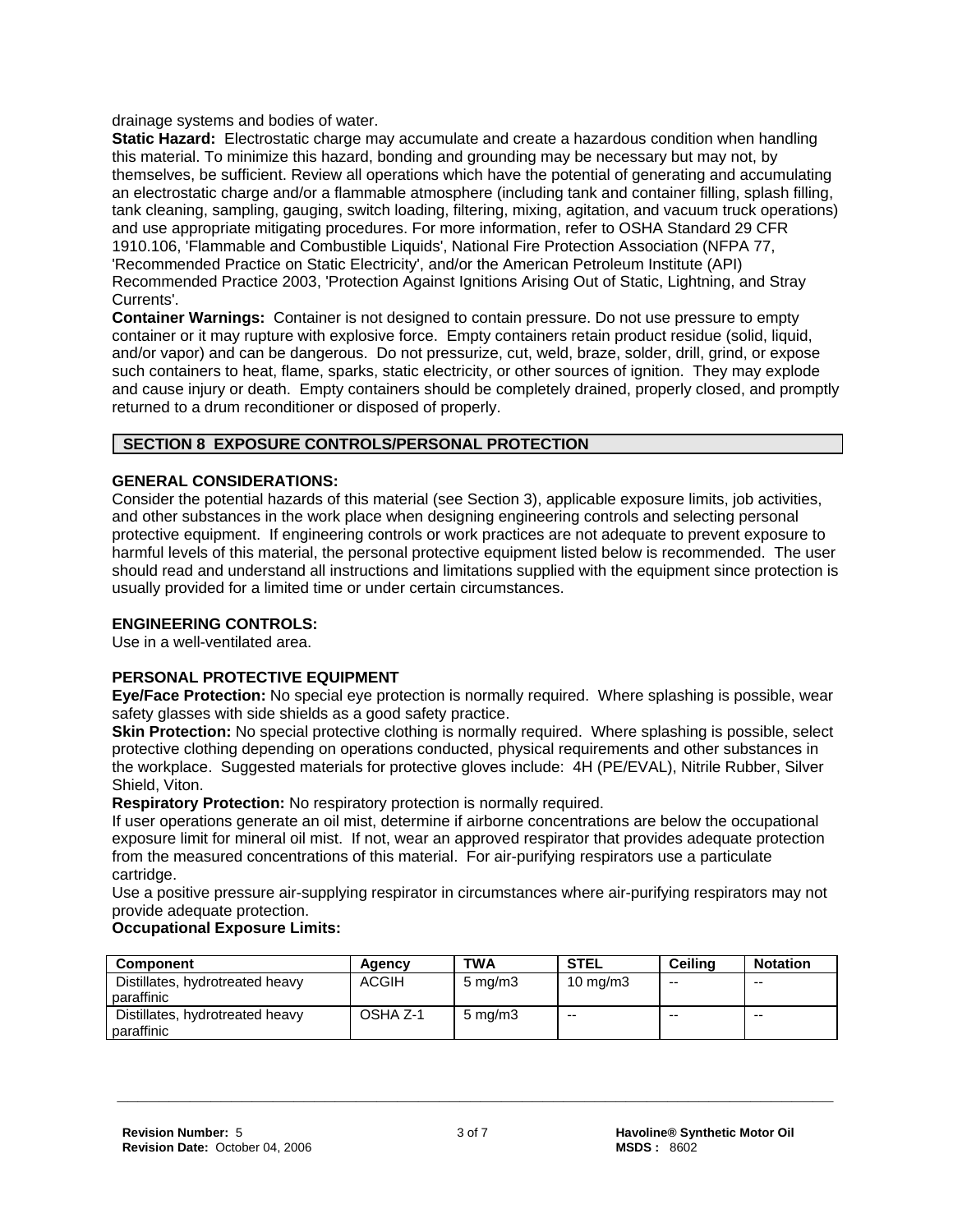# **SECTION 9 PHYSICAL AND CHEMICAL PROPERTIES**

Attention: the data below are typical values and do not constitute a specification.

**Color:** Amber **Physical State:** Liquid **Odor:** Petroleum odor **pH:** Not Applicable **Vapor Pressure:** <0.01 mmHg @ 37.8 °C (100 °F) **Vapor Density (Air = 1):** >1 **Boiling Point:** >315°C (599°F) **Solubility:** Soluble in hydrocarbons; insoluble in water **Freezing Point:** Not Applicable **Specific Gravity:** 0.85 @ 15.6°C (60.1°F) / 15.6°C (60.1°F) **Viscosity:** 8.5 mm2/s @ 100°C (212°F) (Min)

# **SECTION 10 STABILITY AND REACTIVITY**

**Chemical Stability:** This material is considered stable under normal ambient and anticipated storage and handling conditions of temperature and pressure.

**Incompatibility With Other Materials:** May react with strong acids or strong oxidizing agents, such as chlorates, nitrates, peroxides, etc.

**Hazardous Decomposition Products:** None known (None expected) **Hazardous Polymerization:** Hazardous polymerization will not occur.

# **SECTION 11 TOXICOLOGICAL INFORMATION**

#### **IMMEDIATE HEALTH EFFECTS**

**Eye Irritation:** The eye irritation hazard is based on evaluation of data for similar materials or product components.

**Skin Irritation:** The skin irritation hazard is based on evaluation of data for similar materials or product components.

**Skin Sensitization:** No product toxicology data available.

**Acute Dermal Toxicity:** The acute dermal toxicity hazard is based on evaluation of data for similar materials or product components.

**Acute Oral Toxicity:** The acute oral toxicity hazard is based on evaluation of data for similar materials or product components.

**Acute Inhalation Toxicity:** The acute inhalation toxicity hazard is based on evaluation of data for similar materials or product components.

#### **ADDITIONAL TOXICOLOGY INFORMATION:**

 This product contains petroleum base oils which may be refined by various processes including severe solvent extraction, severe hydrocracking, or severe hydrotreating. None of the oils requires a cancer warning under the OSHA Hazard Communication Standard (29 CFR 1910.1200). These oils have not been listed in the National Toxicology Program (NTP) Annual Report nor have they been classified by the International Agency for Research on Cancer (IARC) as; carcinogenic to humans (Group 1), probably carcinogenic to humans (Group 2A), or possibly carcinogenic to humans (Group 2B). These oils have not been classified by the American Conference of Governmental Industrial Hygienists (ACGIH) as: confirmed human carcinogen (A1), suspected human carcinogen (A2), or confirmed animal carcinogen with unknown relevance to humans (A3).

During use in engines, contamination of oil with low levels of cancer-causing combustion products occurs. Used motor oils have been shown to cause skin cancer in mice following repeated application and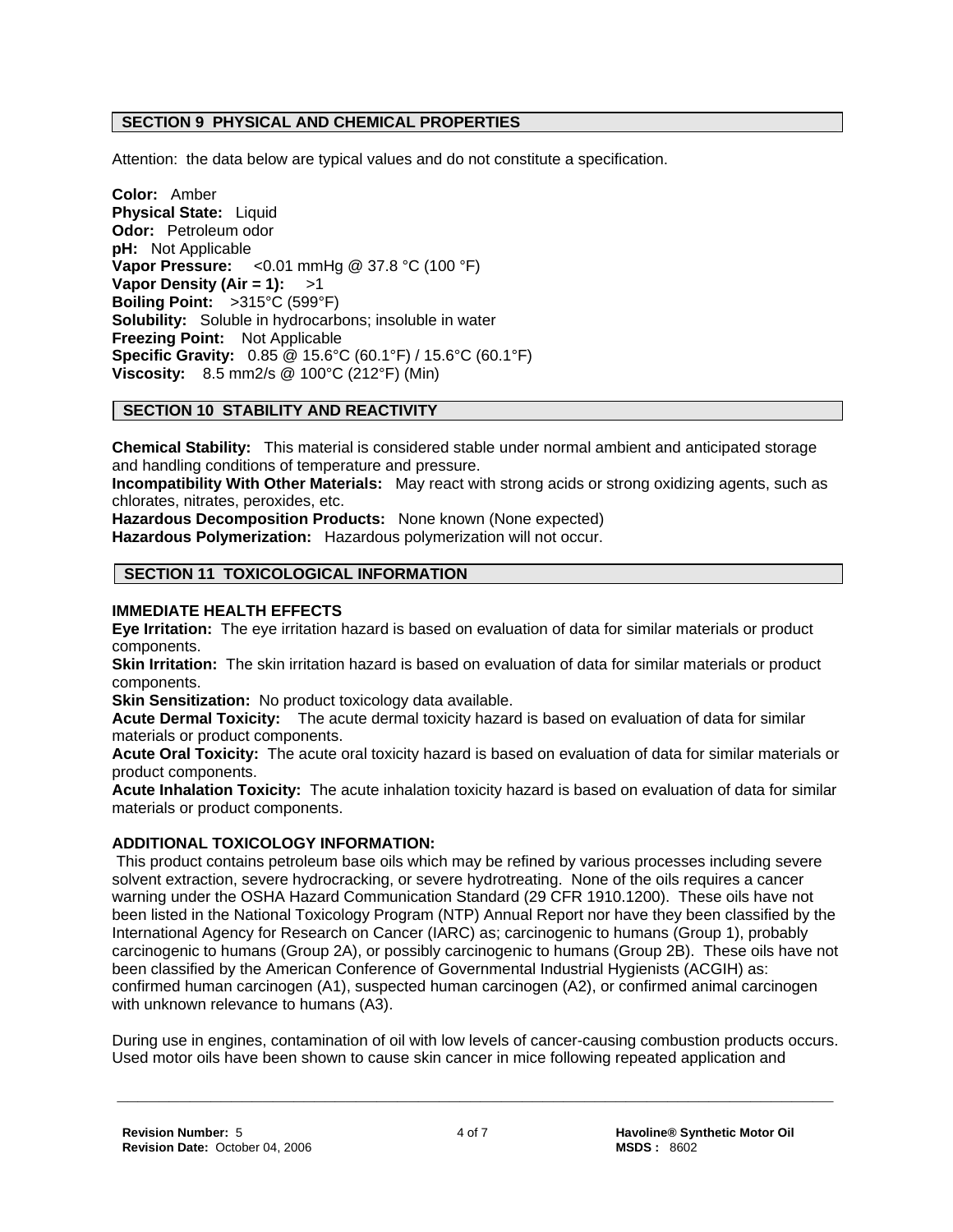continuous exposure. Brief or intermittent skin contact with used motor oil is not expected to have serious effects in humans if the oil is thoroughly removed by washing with soap and water.

# **SECTION 12 ECOLOGICAL INFORMATION**

# **ECOTOXICITY**

The toxicity of this material to aquatic organisms has not been evaluated. Consequently, this material should be kept out of sewage and drainage systems and all bodies of water.

# **ENVIRONMENTAL FATE**

This material is not expected to be readily biodegradable.

#### **SECTION 13 DISPOSAL CONSIDERATIONS**

Use material for its intended purpose or recycle if possible. Oil collection services are available for used oil recycling or disposal. Place contaminated materials in containers and dispose of in a manner consistent with applicable regulations. Contact your sales representative or local environmental or health authorities for approved disposal or recycling methods.

#### **SECTION 14 TRANSPORT INFORMATION**

The description shown may not apply to all shipping situations. Consult 49CFR, or appropriate Dangerous Goods Regulations, for additional description requirements (e.g., technical name) and modespecific or quantity-specific shipping requirements.

**DOT Shipping Description:** PETROLEUM LUBRICATING OIL, NOT REGULATED AS A HAZARDOUS MATERIAL FOR TRANSPORTATION UNDER 49 CFR **Additional Information:**NOT HAZARDOUS BY U.S. DOT. ADR/RID HAZARD CLASS NOT APPLICABLE.

**IMO/IMDG Shipping Description:** PETROLEUM LUBRICATING OIL; NOT REGULATED AS DANGEROUS GOODS FOR TRANSPORT UNDER THE IMDG CODE

**ICAO/IATA Shipping Description:** PETROLEUM LUBRICATING OIL; NOT REGULATED AS DANGEROUS GOODS FOR TRANSPORT UNDER ICAO

#### **SECTION 15 REGULATORY INFORMATION**

- **EPCRA 311/312 CATEGORIES:** 1. Immediate (Acute) Health Effects: NO<br>2. Delaved (Chronic) Health Effects: NO
	- 2. Delayed (Chronic) Health Effects:
	- 3. Fire Hazard: NO
	- 4. Sudden Release of Pressure Hazard: NO
	- 5. Reactivity Hazard: NO

# REGULATORY LISTS SEARCHED:

| $01-1=IARC$ Group 1 |  |
|---------------------|--|
| 01-2A=IARC Group 2A |  |
| 01-2B=IARC Group 2B |  |
| 02=NTP Carcinogen   |  |
|                     |  |

03=EPCRA 313 04=CA Proposition 65  $05$ =MA RTK 06=NJ RTK 07=PA RTK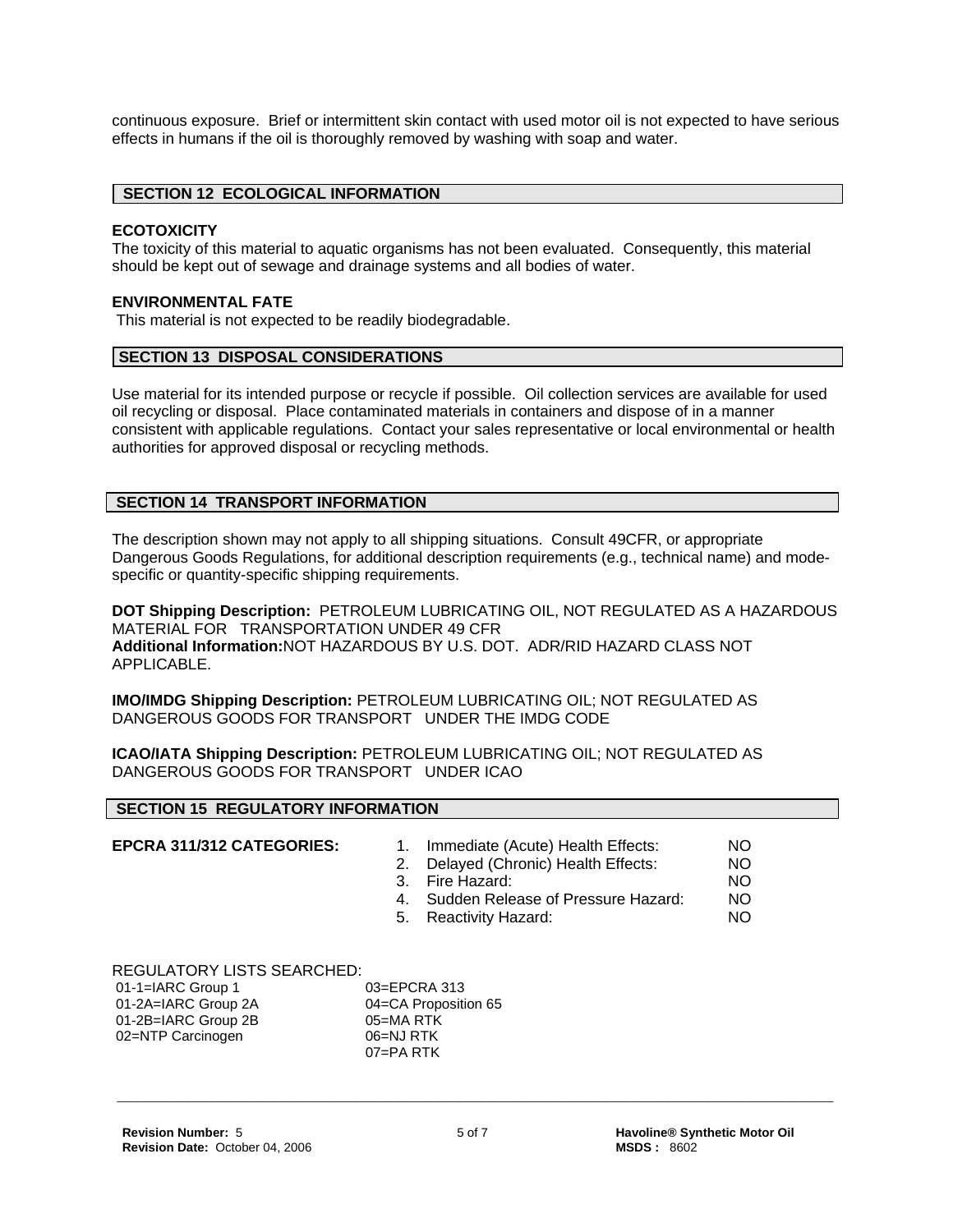No components of this material were found on the regulatory lists above.

# **CHEMICAL INVENTORIES:**

All components comply with the following chemical inventory requirements: IECSC (China), KECI (Korea), PICCS (Philippines), TSCA (United States).

One or more components has been notified but may not be listed in the following chemical inventories: DSL (Canada). Secondary notification by the importer may be required.

One or more components is listed on ELINCS (European Union). Secondary notification by the importer may be required.

One or more components does not comply with the following chemical inventory requirements: AICS (Australia), ENCS (Japan).

#### **NEW JERSEY RTK CLASSIFICATION:**

Under the New Jersey Right-to-Know Act L. 1983 Chapter 315 N.J.S.A. 34:5A-1 et. seq., the product is to be identified as follows: PETROLEUM OIL (Motor oil)

# **WHMIS CLASSIFICATION:**

This product is not considered a controlled product according to the criteria of the Canadian Controlled Products Regulations.

| SECTION 16 OTHER INFORMATION |  |
|------------------------------|--|

**NFPA RATINGS:** Health: 0 Flammability: 1 Reactivity: 0

**HMIS RATINGS:** Health: 1 Flammability: 1 Reactivity: 0

(0-Least, 1-Slight, 2-Moderate, 3-High, 4-Extreme, PPE:- Personal Protection Equipment Index recommendation, \*- Chronic Effect Indicator). These values are obtained using the guidelines or published evaluations prepared by the National Fire Protection Association (NFPA) or the National Paint and Coating Association (for HMIS ratings).

# **LABEL RECOMMENDATION:**

Label Category : ENGINE OIL 1 - ENG1

**REVISION STATEMENT:** This revision updates the following sections of this Material Safety Data Sheet: 1,2,8,15

**Revision Date:** October 04, 2006

#### **ABBREVIATIONS THAT MAY HAVE BEEN USED IN THIS DOCUMENT:**

| <b>TLV</b>                                     | TWA                                                                        |
|------------------------------------------------|----------------------------------------------------------------------------|
| <b>Threshold Limit Value</b>                   | Time Weighted Average                                                      |
| $\sim$                                         | $\sim$                                                                     |
| STEL                                           | - Permissible Exposure Limit                                               |
| - Short-term Exposure Limit                    | <b>PEL</b>                                                                 |
|                                                | CAS<br><b>Chemical Abstract Service Number</b><br>$\overline{\phantom{0}}$ |
| - American Conference of Government   IMO/IMDG | International Maritime Dangerous Goods                                     |
| ACGIH                                          | $\sim$                                                                     |
| <b>Industrial Hygienists</b>                   | Code                                                                       |
| API - American Petroleum Institute             | MSDS<br>Material Safety Data Sheet<br>$\blacksquare$                       |
| - Chevron                                      | - National Fire Protection Association (USA)                               |
| CVX                                            | <b>NFPA</b>                                                                |
| - Department of Transportation (USA)<br>DOT    | NTP<br>National Toxicology Program (USA)<br>$\sim$                         |